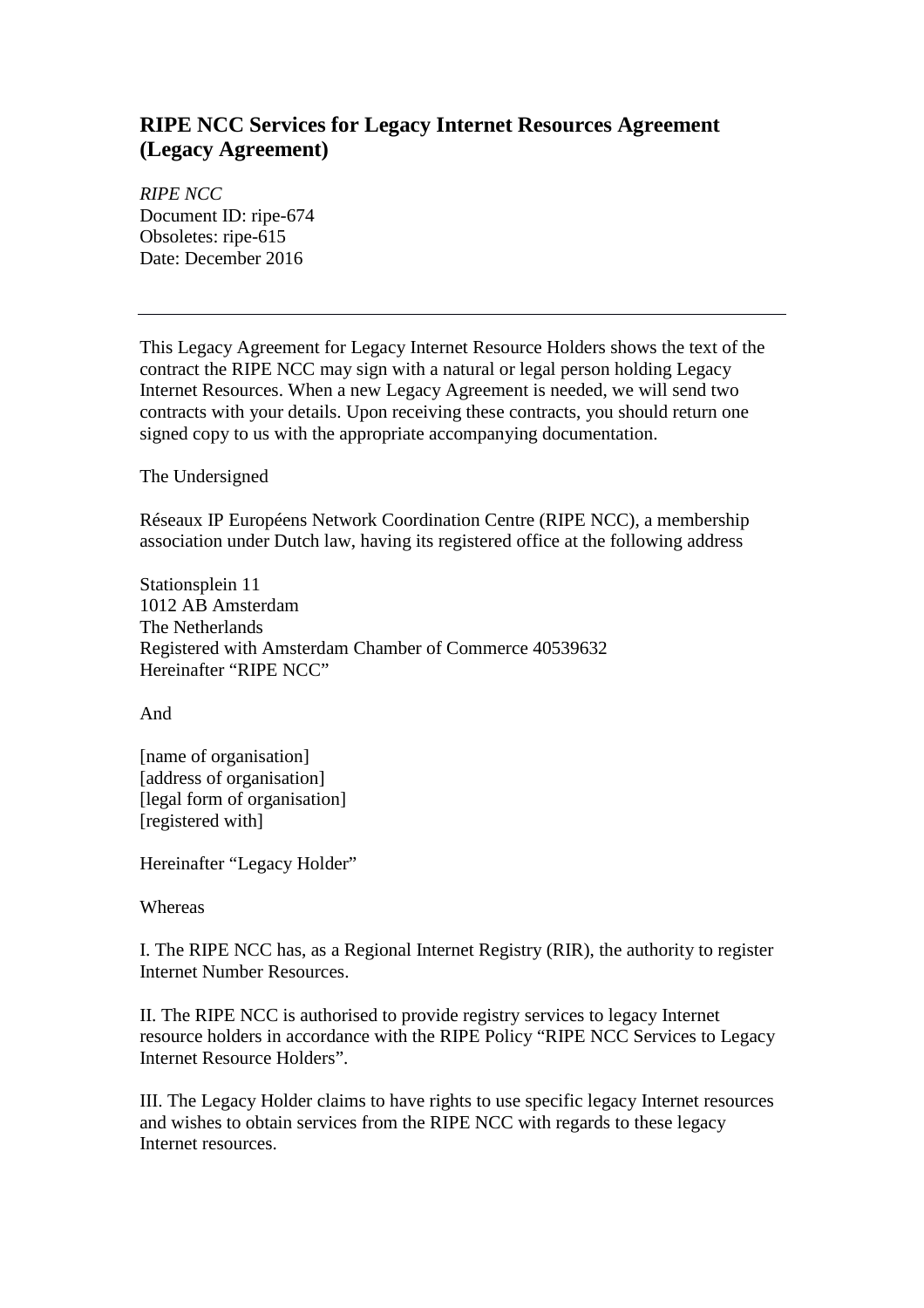Agree as follows:

#### **Article 1 - Definitions**

In the Terms and Conditions, the following terms shall be understood to have the meanings assigned to them below:

**RIPE NCC -** Réseaux IP Européens Network Coordination Centre, a membership association under Dutch law, operating from its registered office in Amsterdam, the Netherlands.

**Internet Number Resources –** Globally unique IP addresses (IPv4 and IPv6) and Autonomous System Numbers (ASNs)

**Legacy Internet Resources –** Internet Number Resources the Legacy Holder has obtained prior to or outside of the current system of hierarchical distribution through the Regional Internet Registries and that are specified in the Appendix.

**Legacy Holder** – A natural person or a legal entity that claims to have rights to use specific Legacy Resources.

**Legacy Services** – Services provided by the RIPE NCC with regards to the Legacy Internet Resources as specified in the Appendix

**RIPE Policies** – Policies adopted through an open, bottom-up process of discussion and consensus-based decision-making by the RIPE (Réseaux IP Européens) Community, which is a collaborative forum open to all parties interested in the operations of the Internet.

#### **Article 2 – General**

2.1. The Legacy Agreement shall come into effect by means of an offer and an acceptance.

2.2. To enter into the Legacy Agreement, the Legacy Holder must send to the RIPE NCC by post one copy of the Agreement containing the handwritten signature of an authorised representative of the Legacy Holder and a copy of an extract from the Commercial Trade Register or an equivalent document providing the registration of the Legacy Holder's business with the national authorities.

2.3. The RIPE NCC reserves the right to amend the Legacy Agreement. The RIPE NCC shall notify the Legacy Holder at least one month prior to any such amendment or supplement coming into effect. An amendment shall automatically become effective upon the date of the publication of the full text of the amended agreement on [http://www.ripe.net,](http://www.ripe.net/) without the re-signing of the Legacy Agreement being necessary.

2.4. This Legacy Agreement prevails over explanatory documents regarding the Legacy Services, which exist for convenience and informational purposes only and do not affect the interpretation of Legacy Agreement.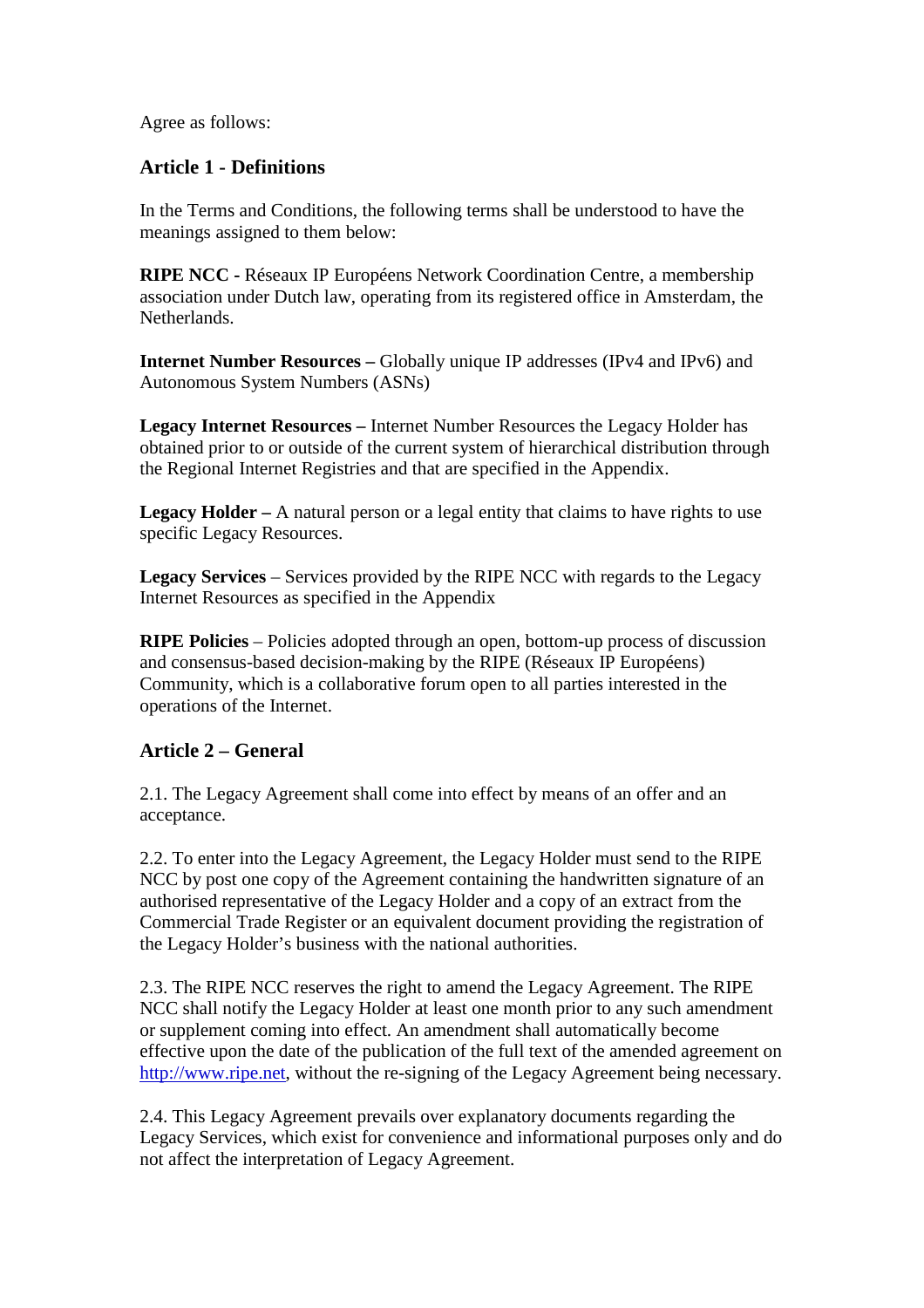#### **Article 3 – Use of the Legacy Service**

3.1. The RIPE NCC undertakes to provide Legacy Services to the Legacy Holder's Legacy Internet Resources as specified in the Appendix to this Agreement. The Appendix may be updated at any time provided both parties agree to it by signing it, without the signing of an entire new agreement to be necessary.

3.2. Other RIPE NCC Services eventually provided to the Legacy Holder with regards to Internet Number Resources distributed by the RIPE NCC or any other RIR are not covered by this Legacy Agreement.

3.3 The provision of certain Legacy Services may be subject to additional terms and conditions, to which the Legacy Holder must agree before they access to them.

### **Article 4 - Compliance**

4.1. Both Parties shall comply with RIPE Policies related to Legacy Internet Resources. The Legacy Holder acknowledges applicability of, and adheres to, the RIPE NCC procedural documents related to Legacy Internet Resources. The RIPE Policies and the RIPE NCC procedural documents are publicly available from the RIPE NCC Document Store. These documents, which may be revised and updated from time to time, form an integral part of and apply fully to the Legacy Agreement. Each revised document will receive a new document number and can be found at: <http://www.ripe.net/ripe/docs>

Below is a non-exclusive list of these documents:

- [RIPE NCC Services to Legacy Internet Resources Holders](https://www.ripe.net/ripe/docs/ncc-services-to-legacy-holders) (current version)
- IPv4 Address Allocation and Assignment Policies in the RIPE NCC Service [Region](http://www.ripe.net/ripe/docs/ipv4-policies) (current version)
- [Autonomous System \(AS\) Number Assignment Policies and Procedures](http://www.ripe.net/ripe/docs/asn-assignment) (current version)
- [RIPE NCC Activity Plan](http://www.ripe.net/ripe/docs/ap) (current version)
- [RIPE NCC Charging Scheme](http://www.ripe.net/ripe/docs/charging) (current version)
- [RIPE NCC Billing Procedure and Fee Schedule](http://www.ripe.net/participate/billing/procedure) (current version)
- [Closure of Members, Deregistration of Internet Resources, and Legacy](https://www.ripe.net/ripe/docs/closure)  [Resources](https://www.ripe.net/ripe/docs/closure) (current version)
- [Transfer of Internet Number Resources](http://www.ripe.net/ripe/docs/transfer) (current version)
- [RIPE NCC Conflict Arbitration Procedure](http://www.ripe.net/ripe/docs/arbitration) (current version)
- [Due Diligence for the Quality of the RIPE NCC Registration Data](https://www.ripe.net/ripe/docs/due-diligence) (current version)
- [RIPE NCC Audit Activity](https://www.ripe.net/ripe/docs/audit) (current version)

4.2. The Legacy Holder shall provide the RIPE NCC with complete, updated and accurate information necessary for the provision of the Legacy Services. The Legacy Holder is also responsible for maintaining accurate data in the RIPE Database regarding the Legacy Internet Resources.

4.3. The Legacy Holder is responsible for assisting the RIPE NCC with data accuracy checks in accordance with the procedure described in RIPE NCC procedural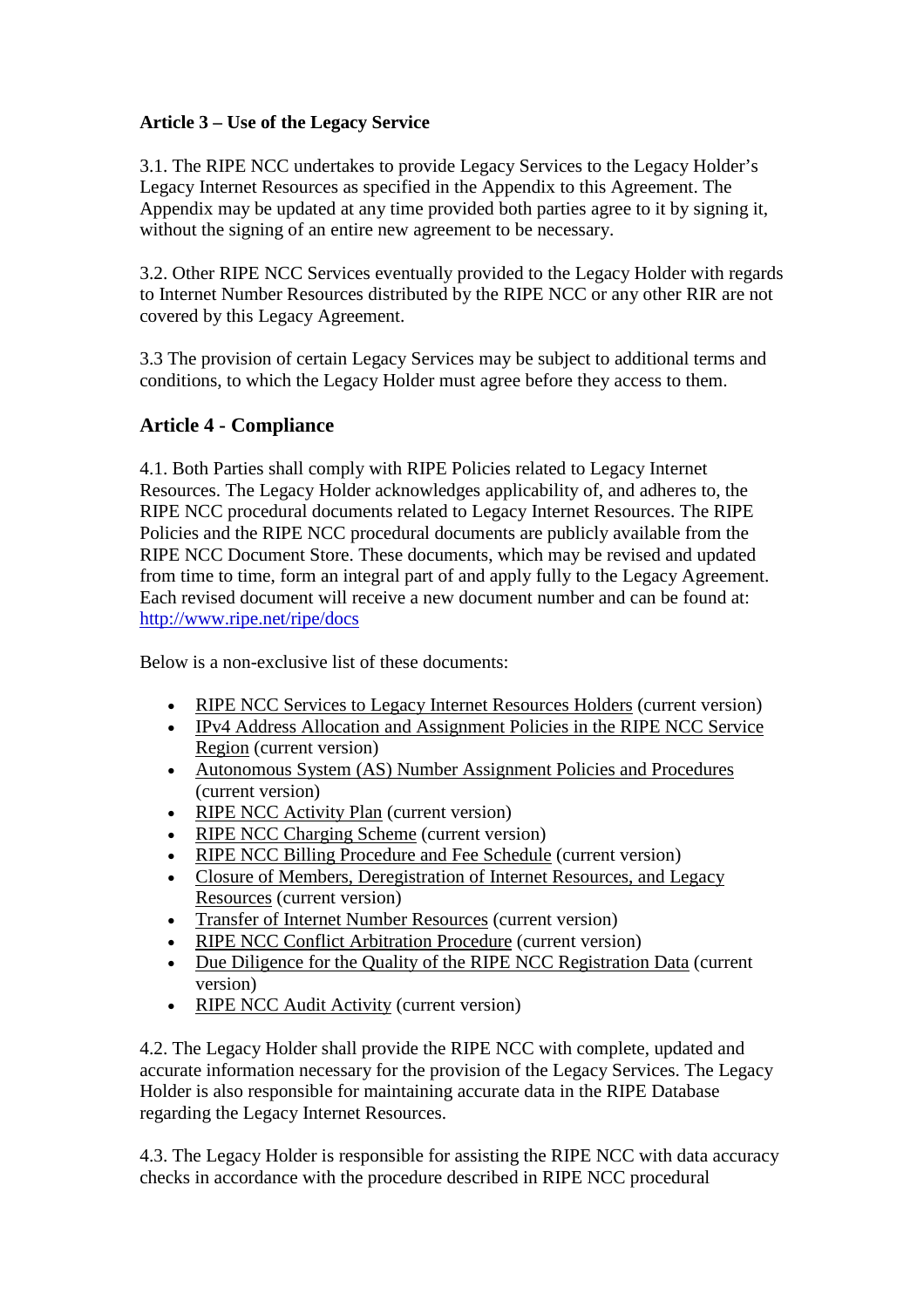documents, including the documents "Due Diligence for the Quality of the RIPE NCC [Registration Data"](https://www.ripe.net/ripe/docs/due-diligence) and ["RIPE NCC Audit Activity"](https://www.ripe.net/ripe/docs/audit).

4.4. If the Legacy Holder does not meet the responsibilities of this Agreement, and without prejudice to article 7.3, the RIPE NCC may,

- Add the remark "under review" in the RIPE Database Legacy Internet Resource object
- Add a warning statement to the relevant records of the RIPE Database mentioning that the Legacy Internet Resources are not in compliance with data accuracy obligations
- Revoke any certificates generated by the RIPE NCC Certification Service

4.5. The RIPE NCC is not entitled to deregister the Legacy Internet Resources, unless the Legacy Holder requests the RIPE NCC to do so. Deregistration of Legacy Internet Resources shall be in accordance with the procedure set forth in the RIPE NCC procedural document ["Closure of Members, Deregistration of Internet Resources, and](https://www.ripe.net/docs/ripe/closure)  [Legacy Resources"](https://www.ripe.net/docs/ripe/closure).

### **Article 5 - Payment**

5.1. Upon signature of this Legacy Agreement, the Legacy Holder shall pay to the RIPE NCC a sign-up fee. During the term of the Agreement, the Legacy Holder shall pay a periodical service fee. The fees are defined in the RIPE NCC Charging Scheme adopted by the RIPE NCC General Meeting. The RIPE NCC Charging Scheme may be amended by resolution of the RIPE NCC General Meeting.

5.2. The Legacy Holder's obligation to pay these fees shall commence on the day on which the Agreement is concluded.

5.3. The Legacy Holder shall make the payment to the RIPE NCC within 30 days of the date of invoice, failing which the Legacy Holder shall be in default with no notice of default being required.

5.4. With effect from the day on which the Legacy Holder defaults on its payment obligations, the Legacy Holder shall owe the RIPE NCC the statutory rate of interest on the amounts unpaid as well as a late payment fee. In addition, the Legacy Holder shall reimburse the RIPE NCC for the extra-judicial collection costs, without prejudice to any other of the RIPE NCC's rights which it may invoke against the Legacy Holder in connection with the latter's failure to effect (timely) payment.

5.5. The Legacy Holder may not postpone its payment or offset any of its own claims against the RIPE NCC.

5.6. In addition to this article, the Legacy Holder adheres to the documented payment procedures for the services of the RIPE NCC as specified in the current version of the RIPE NCC Billing Procedure and Fee Schedule document.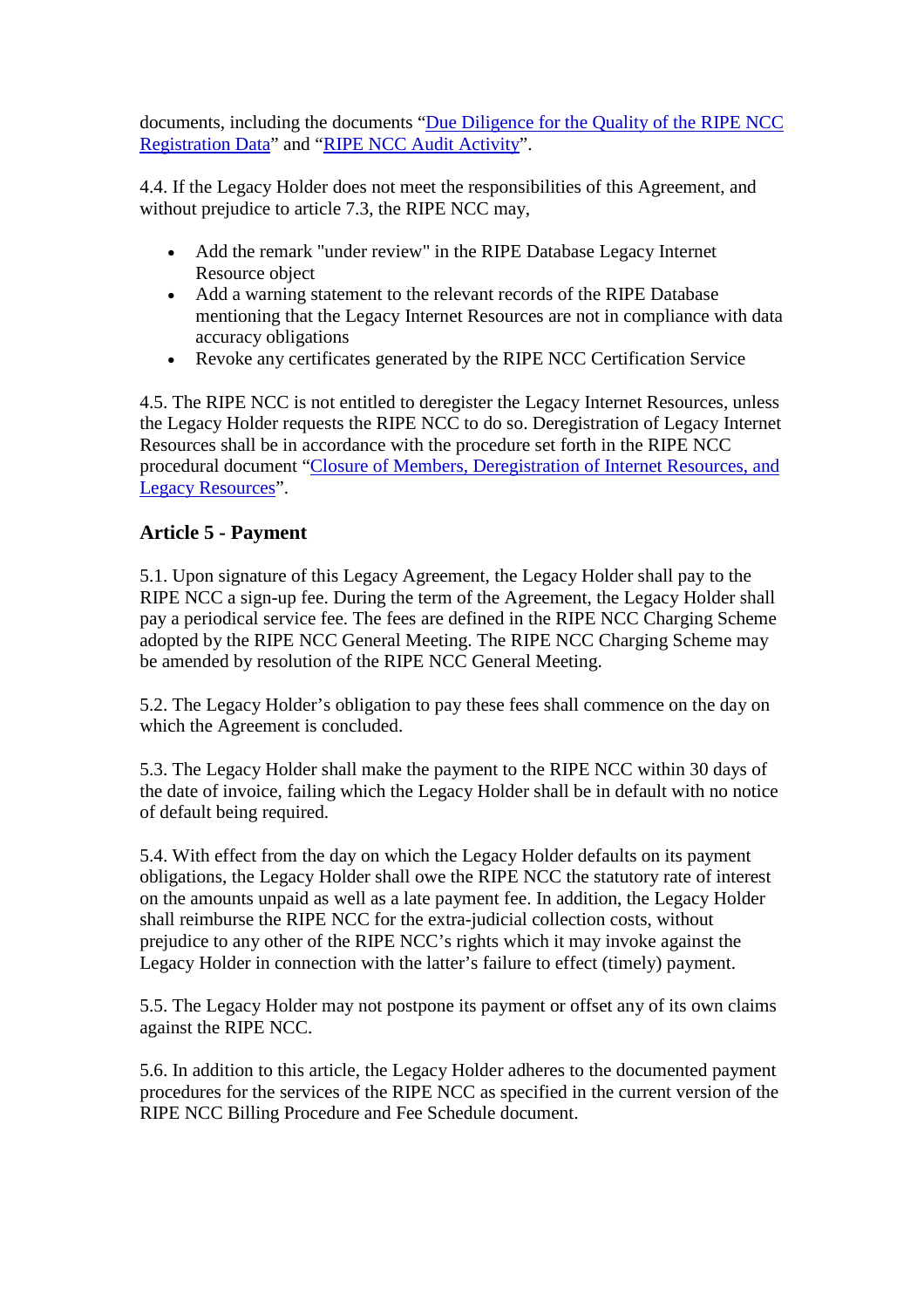### **Article 6 – Liability**

6.1. The Legacy Holder shall be liable for all aspects of its use of the Legacy Services. The Legacy Holder shall also be liable for all aspects of use of the services and all that ensues from its use of the Legacy Internet Resources.

6.2. The RIPE NCC shall, in any event, not be liable for damages caused by a failure to make the Legacy Services available (on time), or for damages in any way connected with the use of the Legacy Internet Resources.

6.3. The RIPE NCC shall, in any event, not be liable for damages caused by (the incorrect) operation of the (external) telecommunications infrastructure and related peripheral equipment along and over which the Legacy Services must necessarily be carried.

6.4. The RIPE NCC shall, in any event, not be liable for non-performance or damages due to force majeure, including but not limited to industrial action, strikes, occupations and sit-ins, blockades, embargoes, governmental measures, denial of service attacks, war, revolutions or comparable situations, power failures, defects in electronic lines of communication, fire, explosions, damage caused by water, floods and earthquakes.

6.5. The RIPE NCC is in no way liable for any damages, including, but not limited to, damages to the Legacy Holder's business, loss of profit, damages to third parties, personal injury or damages to property, except in cases involving wilful misconduct or gross negligence on the part of the RIPE NCC.

6.6. The Legacy Holder shall indemnify the RIPE NCC against any and all third party claims filed against the RIPE NCC in relation to the Legacy Holder's rights to use the Legacy Internet Resources or in relation to the use of the Legacy Services for their Legacy Internet Resources.

6.7. In any event, the RIPE NCC's liability shall be limited to a maximum amount equivalent to the Legacy Holder's service fee of the relevant financial year.

### **Article 7 – Termination of the Service**

7.1. The Legacy Agreement shall be entered into for an indefinite period of time, unless terminated in accordance with the provisions of this article.

7.2. The Legacy Holder shall be entitled to terminate the Legacy Agreement at any time with a written notice of three months. Notice shall be sent to the RIPE NCC by electronic email or regular mail. Termination shall be in accordance with the procedure set forth in the RIPE NCC procedural document ["Closure of Members,](https://www.ripe.net/ripe/docs/closure)  [Deregistration of Internet Resources, and Legacy Resources"](https://www.ripe.net/ripe/docs/closure).

7.3. Without prejudice to termination in accordance with article 7.4, the RIPE NCC shall be entitled to terminate the Legacy Agreement in the event that the Legacy Holder fails to meet any of its obligations arising from the Legacy Agreement and does not remedy such failure within the period specified in the RIPE NCC procedural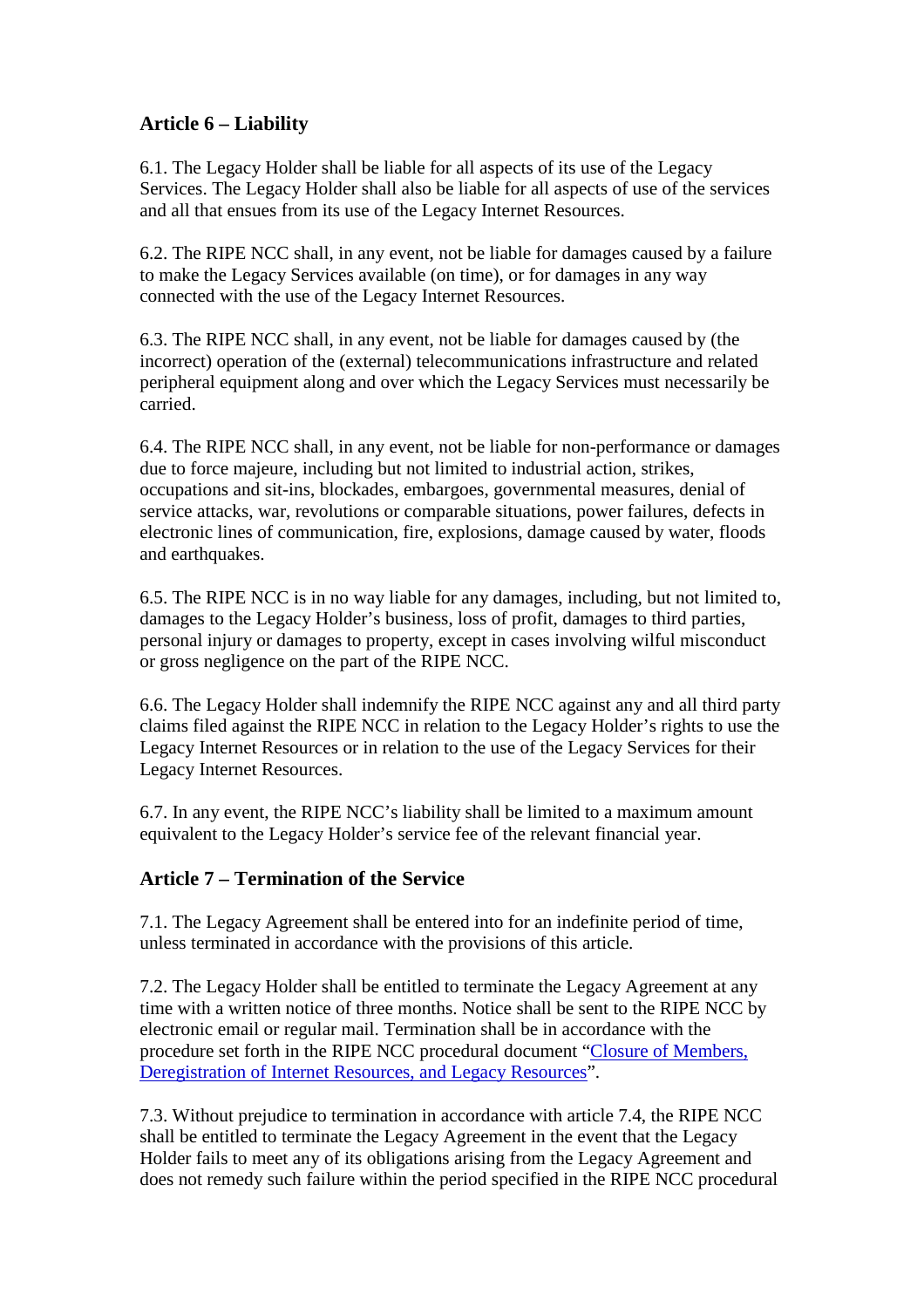document ["Closure of Members, Deregistration of Internet Resources, and Legacy](https://www.ripe.net/ripe/docs/closure)  [Resources"](https://www.ripe.net/ripe/docs/closure). This is without the RIPE NCC being liable to pay damages to the Member and without prejudice to the RIPE NCC's right to claim (additional) damages from the Member. Upon termination in accordance with this paragraph:

- The RIPE NCC will add the remark "No-contract" in the RIPE Database Legacy Internet Resource object; and
- A warning statement will be added to the relevant records in the RIPE Database mentioning that the Legacy Internet Resources are not covered by a contractual relationship;
- The RIPE NCC will withdraw the Delegation of reverse DNS; and
- The RIPE NCC will not be obliged to provide services other than those provided immediately before signing of this Agreement, excluding the Delegation of reverse DNS.

7.4. The RIPE NCC shall be entitled to terminate the Legacy Agreement with immediate effect in accordance with the procedure set forth in the RIPE NCC procedural document ["Closure of Members, Deregistration of Internet Resources, and](https://www.ripe.net/ripe/docs/closure)  [Legacy Resources"](https://www.ripe.net/ripe/docs/closure), without the RIPE NCC being liable to pay damages to the Legacy Holder and without prejudice to the RIPE NCC's right to claim (additional) damages from the Legacy Holder:

a. If an application has been or is filed for the Legacy Holder's bankruptcy or for a suspension of payments (moratorium).

b. If the Legacy Holder goes into liquidation or becomes insolvent.

c. If the Legacy Holder in any way acts or neglects to act such as to cause damage to the name, trademarks or intellectual property rights of the RIPE NCC.

d. If the Legacy Holder fails to submit to the RIPE NCC a recent extract from the Commercial Trade Register or equivalent document proving the registration of the Legacy Holder with the national authorities when this is asked for by the RIPE NCC.

e. If the Legacy Holder fails to observe any rule of applicable law, which should be adhered to by the Legacy Holder. The RIPE NCC shall only terminate the Legacy Agreement for this reason if this is required by law or upon receipt of a court order forcing the RIPE NCC to do so.

f. If the Legacy Holder is in default of payment as defined in Article 5.

g. If the Legacy Holder provides the RIPE NCC with falsified or misleading data or provides the RIPE NCC repeatedly with incorrect data.

h. If the Legacy Holder repeatedly refuses to assist the RIPE NCC with audits as specified in the procedural document ["RIPE NCC Audit Activity"](https://www.ripe.net/ripe/docs/audit).

i. If the continuation of the Legacy Agreement is impossible for reasons above and beyond the control of the RIPE NCC or if the RIPE NCC cannot reasonably be required to continue the Legacy Agreement for reasons that cannot be attributed to the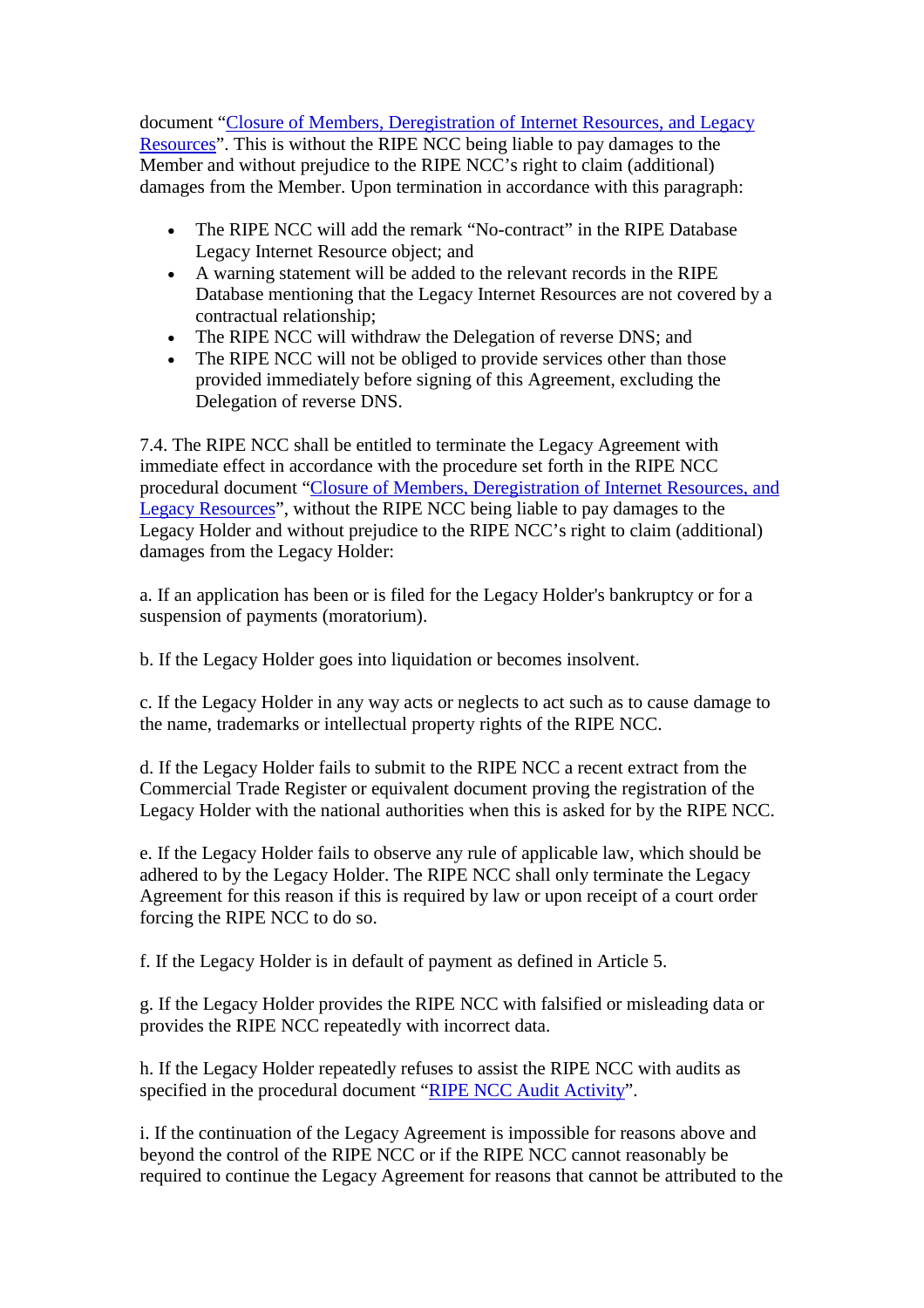RIPE NCC and for which the RIPE NCC cannot be held accountable by virtue of law, a juridical act or generally accepted principles.

j. If the Legacy Holder transfers the Legacy Internet Resources to a third party.

k. If a third party provides sufficient evidence proving that the Legacy Holder has no rights to use the Legacy Internet Resources. If the evidence refers to some of the Legacy Internet Resources, the RIPE NCC may decide not to terminate the Legacy Agreement but to update the Appendix in accordance with article 3.1 by removing the Legacy Internet Resource in doubt.

7.5. Upon termination in accordance with paragraphs 7.4:

- The RIPE NCC will add the remark "No-contract" in the RIPE Database Legacy Internet Resource object; and
- A warning statement will be added to the relevant records in the RIPE Database mentioning that the Legacy Internet Resources are not covered by a contractual relationship; and
- The RIPE NCC will not be obliged to provide services other than those provided immediately before the signing of the Agreement.

7.6. A Legacy Agreement that has been terminated may be re-activated subject to prior written authorisation by the RIPE NCC and payment of a sign-up fee.

### **Article 8 – Miscellaneous**

8.1. Without the RIPE NCC's prior written consent, the Legacy Holder shall not be permitted to assign to third parties any rights or obligations that arise from the Legacy Agreement.

8.2. The RIPE NCC's intellectual property (agreements, documents, software, databases, website, etc.) may only be used, reproduced and made available to third parties upon prior written authorisation from the RIPE NCC.

8.3. If any provision contained in the Legacy Agreement is held to be invalid by a court of law, this shall not in any way affect the validity of the remaining provisions.

### **Article 9 - Governing Law**

9.1. The Legacy Agreement shall be exclusively governed by the laws of the Netherlands.

9.2. Any disputes which may arise from the Legacy Agreement shall be settled in accordance with the RIPE NCC Conflict Arbitration Procedure.